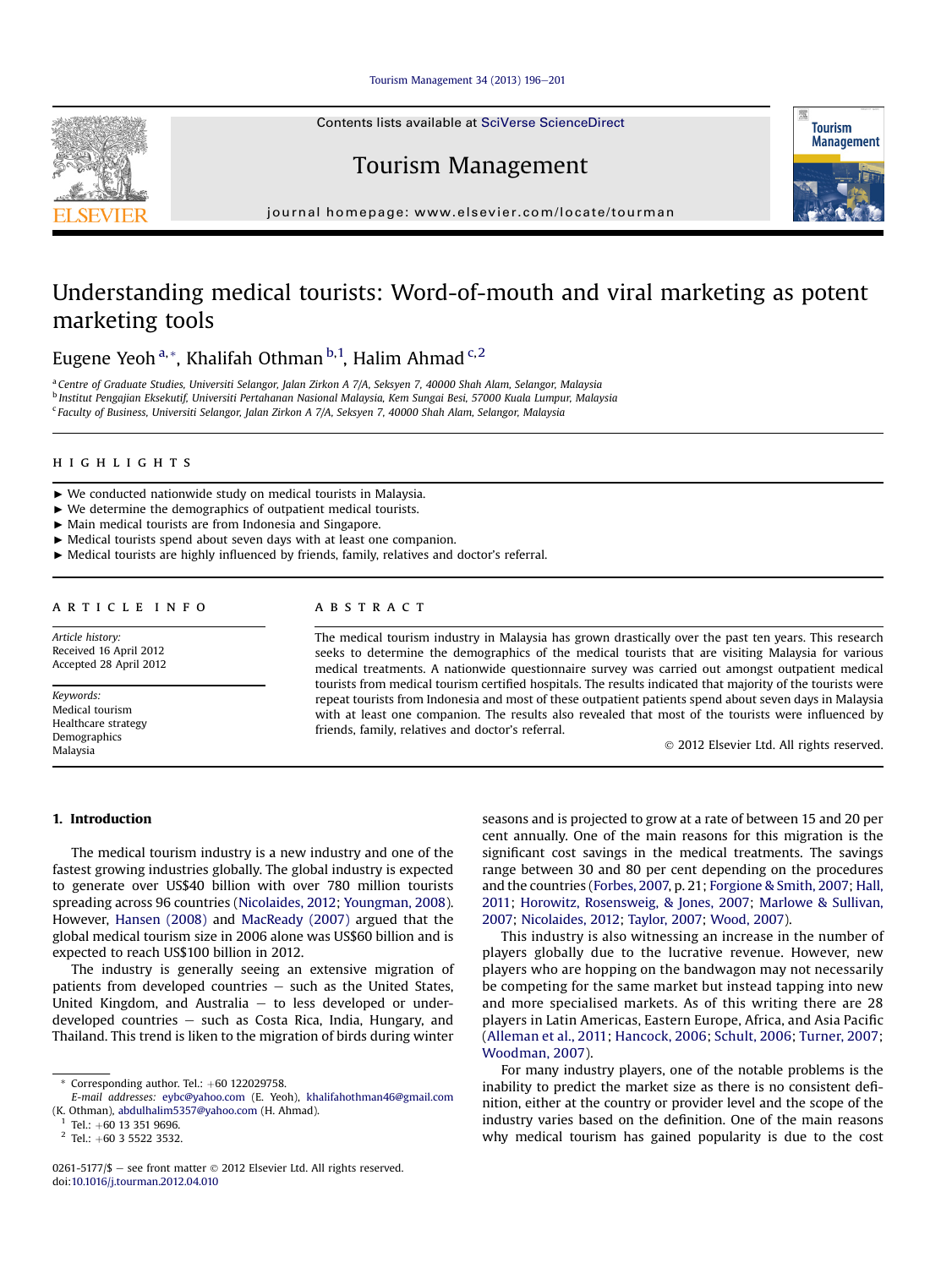advantages between the exporter country and the consumer. Apart from cost savings, there are also other reasons for the migration  $$ long waiting period, uninsured procedures, uninsured patients, better quality of care, unavailability of certain procedures (due to ethical reasons), and specialised skills (due to home demand) ([Carabello, 2008;](#page--1-0) [Connell, 2006](#page--1-0); [Ehrbeck, Guevara, & Mango, 2008;](#page--1-0) [Forgione & Smith, 2007;](#page--1-0) [Freire, 2012;](#page--1-0) [Gerst, 2008;](#page--1-0) [Hancock, 2006;](#page--1-0) [Hopkins, Labonté, Runnels, & Packer, 2010;](#page--1-0) [Horowitz & Rosensweig,](#page--1-0) [2007;](#page--1-0) [Marlowe & Sullivan, 2007;](#page--1-0) [Milstein & Smith, 2006;](#page--1-0) [Moody,](#page--1-0) [2008;](#page--1-0) [More Americans Uninsured](#page--1-0), 2007; [Record Number of Britons](#page--1-0) [Heading Abroad](#page--1-0), 2007; [York, 2008\)](#page--1-0).

## 2. Literature review

Up until 1997, prior to the Asian Financial Crisis, Asia was the main location of choice for most foreign capital investment, particularly in South East Asia. As a direct result significant sums of money poured into these countries, creating a seemingly unending economic bubble more commonly known as the Asian Economic Miracle. The tremendous economic growth in these countries was also well received and highly praised by the International Monetary Fund (IMF) and World Bank. Such investments were first seen in the First Wave, i.e. direct investment from the Japanese in the mid 1980's until the early 1990's, which totalled about US\$48 billion in 1996. The main beneficiaries of these foreign direct investments (FDI) were ASEAN countries such as Singapore, Malaysia, Thailand and the Philippines. After that, came the Second Wave, which was chiefly driven by the financial technocrats from major international financial houses [\(Bello, 1997](#page--1-0); [UNU World Industry for Development](#page--1-0) [Economies Research, 1999;](#page--1-0) [Woo, 2000](#page--1-0)).

The annual growth in GDP for most of these Asian countries before 1997 was hovering around  $5-12$  per cent ([UNU World](#page--1-0) [Industry for Development Economies Research, 1999\)](#page--1-0). At the end of 1997 the GDP of South East Asia recorded a 4 per cent growth. By 1998 the economy in South East Asia contracted by 6.9 per cent and about US\$30 billion of capital from Indonesia, Malaysia, the Philippines and Thailand was sacrificed to the financial crisis ([Kumar, 1999\)](#page--1-0). The non-performing loans (NPL) in Asia have risen to US\$2 trillion in November 2000, which is equivalent to 30 per cent of the region's GDP. By 2001 the NPL was estimated at around 17 per cent of the combined GDP - Malaysia's NPL stood at US\$43 billion which was about 35 per cent of the GDP and Thailand's NPL value was US\$50 billion representing 41 per cent of the GDP [\(UNDP, 2002\)](#page--1-0).

Like any other industries the healthcare sector was not spared from the 1997 Asian Financial Crisis. Many private-paying patients had to switch back to the public healthcare system as many businesses were closed down or downsized or experienced drastic cutbacks on healthcare benefits. The public hospitals in Malaysia saw an increase in patients, at least between 10 and 18 per cent, and the private healthcare facilities, both hospitals and general practitioner clinics, on the other hand saw a dramatic decrease of between 10% and 30% ([UNFPA, 1998\)](#page--1-0).

The drastic and speedy devaluation of Thai baht in July 1997 also affected a number of other Asian currencies including Malaysian Ringgit. Market speculation further aggravated the problem and caused the Ringgit to fluctuate further posting serious problems in business transactions especially in exports and imports, including essential imports such as pharmaceuticals, medical supplies and medical equipment. The import of pharmaceuticals alone made up about 60 per cent of the drugs in the whole country. New, hi-tech, and expensive institutions were affected the most ([UNFPA, 1998\)](#page--1-0).

This compounded problem affected many of the private hospitals, as the locals were moving back to public healthcare, causing many private hospitals to issue "code blue" signals due to low utilisation rates in the clinics, wards, and other facilities. As a result, the 1997 Financial Crisis triggered many Malaysian private hospitals to target foreign patients aggressively in order to make up for the decline. Since then, the number of medical tourists has increased drastically as shown in Table 1.

While the data from Association of Private Hospital of Malaysia (APHM) indicate that the numbers of medical tourists are increasing rapidly, the resources required to promote the industry is limited as the promotion avenues are unlimited. As such, the objective of this paper is to identify the demographics of the medical patients that are seeking medical treatments in Malaysia and to identify the sources where patients are obtaining information about the medical facilities in Malaysia.

### 3. Word-of-mouth communication

The terminology word-of-mouth (WOM) communication has come a long way and there are many different definitions and frameworks that have been proposed by many. Different words have been used to describe the verb, such as diffusion, transmission, communication, and dissemination of thoughts, information, messages, opinions, evaluations, and comments between at least two persons about some products, services, brands, and related experiences [\(Dichter, 1966; Gajendra, Ye, Sun, & Li, 2012;](#page--1-0) [Gupta &](#page--1-0) [Harris, 2010](#page--1-0); [Ha & Im, 2012;](#page--1-0) [Shoham, Gavish, & Segev, 2012;](#page--1-0) [Soares, Pinho, & Nobre, 2012;](#page--1-0) [Sweeney, Soutar, & Mazzarol, 2012](#page--1-0)).

[Xu \(2007\)](#page--1-0) argued that individuals who are involved in such form of communications may have direct impact on an organisation and four types of WOM publicity were proposed; consumer to consumer which refers to communication amongst close circle, business to consumer where employers encourages employees to talk about the company products or services, business to business, and facilitated business to business which produces information sharing in industrial purchase.

But generally, the verb can be referred to as an informal ([Ha &](#page--1-0) [Im, 2012](#page--1-0); [Soares et al., 2012](#page--1-0)) and personal [\(Arndt, 1967\)](#page--1-0) form of communication. On top of that, WOM can either be positive or negative [\(Anderson, 1998;](#page--1-0) [Richins,](#page--1-0) 1983). [East, Hammond, and](#page--1-0) [Wright \(2007\)](#page--1-0) argued that there are more positive WOM rather than negative whereas, [Bailey \(2004\)](#page--1-0) argued that negative information significantly influences attitude.

WOM has been given such great emphasis in recent years due to a number of reasons such as the impact of WOM on marketing strategy ([Smith, Coyle, Lightfoot, & Schott, 2007](#page--1-0)), effect on purchase decision by customers ([Gajendra et al., 2012;](#page--1-0) [Michelle, 2006;](#page--1-0) [Soares](#page--1-0) [et al., 2012](#page--1-0)), source of trusted information source [\(Allsop, Bassett, &](#page--1-0) [Hoskins, 2007;](#page--1-0) [Soares et al., 2012\)](#page--1-0), and immediate feedback [\(Valck,](#page--1-0) [Bruggen, & Wierenga, 2009\)](#page--1-0). Due to these benefits and also during such hard times, businesses are now more akin to invest in WOM marketing as it helps to reduce the advertising and promotional spending and is considered a more powerful marketing tool that produces better results [\(Sweeney et al., 2012](#page--1-0)).

| Table 1                            |  |  |
|------------------------------------|--|--|
| Malaysian medical tourism revenue. |  |  |

|      | Foreign patients | Revenue (MYR) |
|------|------------------|---------------|
| 1998 | 39,000           | 14.100.000    |
| 1999 | 59.926           | 22,400,000    |
| 2000 | 56.133           | 32,637,030    |
| 2001 | 76.210           | 44,281,751    |
| 2002 | 84.585           | 35.579.051    |
| 2003 | 102.946          | 58.900.000    |
| 2004 | 174.189          | 104.980.000   |
| 2005 | 232.161          | 150.920.000   |
| 2006 | 296.687          | 203.660.000   |
| 2007 | 341.288          | 253.840.000   |

Source: [Cruez, 2008](#page--1-0); [EUMCI Review, 2007;](#page--1-0) [MOH, 2002](#page--1-0).